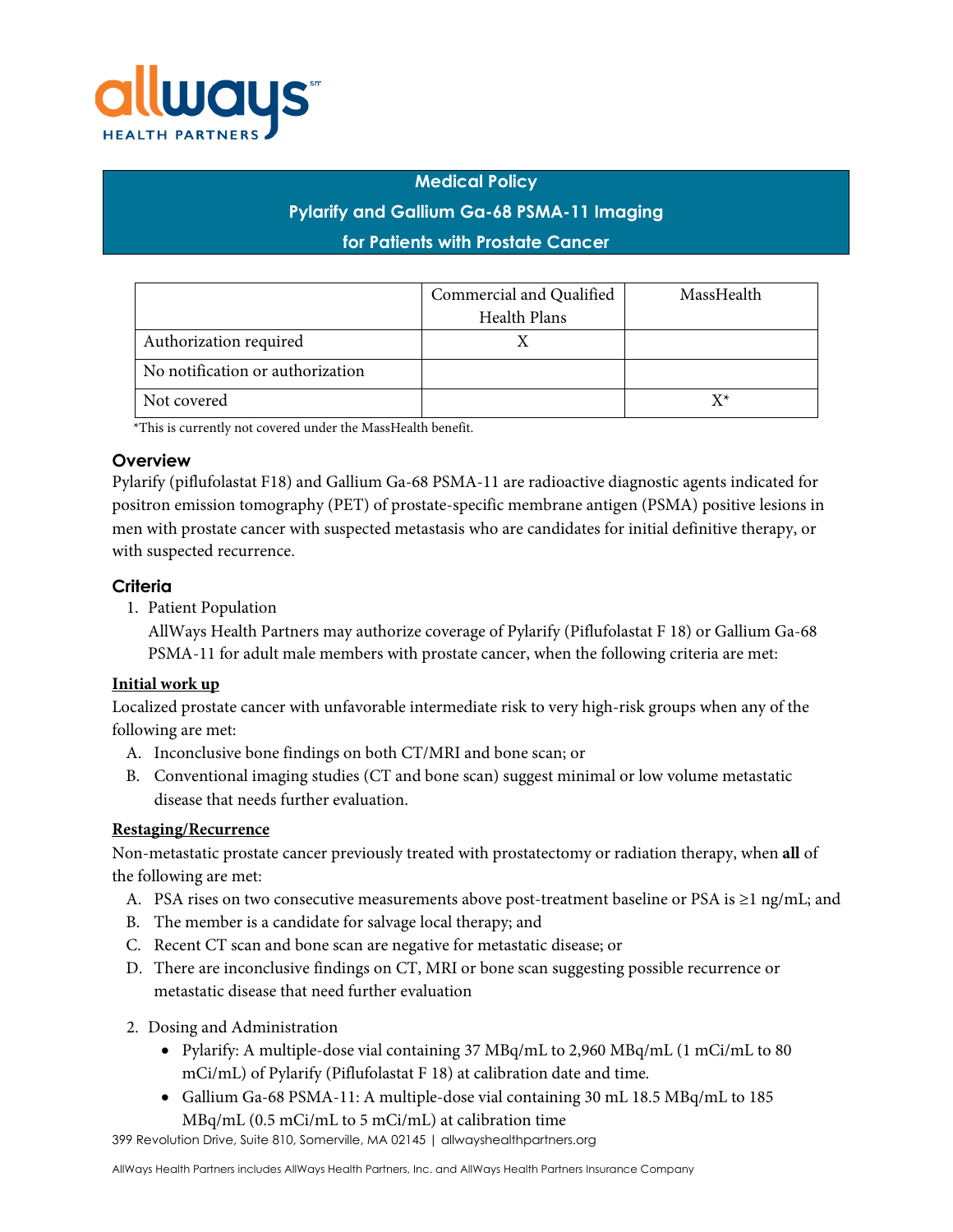

- 3. Duration of Therapy
	- Single bolus intravenous injection
- 4. Monitoring
	- Monitor patients for hypersensitivity reactions, particularly patients with a history of allergy to other drugs and foods
- 5. Contraindications/Exclusions
	- None

## **Exclusion**

- Surveillance of patients with localized/advanced prostate cancer, who have completed definitive therapy, are in remission, and/or are receiving maintenance therapy.
- A PET/CT has not been performed within the past 3 months
- PET/CT scan is not indicated if conventional imaging studies suggest widespread metastatic disease
- Initial treatment strategy for newly diagnosed prostate cancer except for as noted above

### **Effective**

July 2022: Effective Date. Added criteria for Gallium Ga-68 PSMA-11.

| <b>CPT/HCPC Codes</b>   |                                                         |  |
|-------------------------|---------------------------------------------------------|--|
| <b>Authorized Codes</b> | <b>Code Description</b>                                 |  |
| A9593                   | Gallium ga-68 psma-11, diagnostic, (ucsf), 1 millicurie |  |
| A9594                   | Gallium ga-68 psma-11, diagnostic, (ucsf), 1 millicurie |  |
| A9595                   | Piflufolastat f-18, diagnostic, 1 millicurie            |  |

### **Reference**

Boreta L, Gadzinski AJ, Wu SY, et al. Location of Recurrence by Gallium-68 PSMA-11 PET Scan in Prostate Cancer Patients Eligible for Salvage Radiotherapy. Urology. 2019 Jul;129:165-171. doi: 10.1016/j.urology.2018.12.055. Epub 2019 Mar 27. PMID: 30928607.

Einspieler I, Rauscher I, Düwel C, et al. Detection Efficacy of Hybrid 68Ga-PSMA Ligand PET/CT in Prostate Cancer Patients with Biochemical Recurrence After Primary Radiation Therapy Defined by Phoenix Criteria. J Nucl Med. 2017 Jul;58(7):1081-1087. doi: 10.2967/jnumed.116.184457. Epub 2017 Feb 16. PMID: 28209912.

Kallur KG, Ramachandra PG, Rajkumar K, et al. Clinical Utility of Gallium-68 PSMA PET/CT Scan for Prostate Cancer. Indian J Nucl Med. 2017 Apr-Jun;32(2):110-117. doi: 10.4103/0972-3919.202255. PMID: 28533638; PMCID: PMC5439210.

van Kalmthout LWM, van Melick HHE, Lavalaye J, et al. Prospective Validation of Gallium-68 Prostate Specific Membrane Antigen-Positron Emission Tomography/Computerized Tomography for Primary Staging of Prostate Cancer. J Urol. 2020 Mar;203(3):537-545. doi: 10.1097/JU.0000000000000531. Epub 2019 Sep 6. PMID: 31487220.